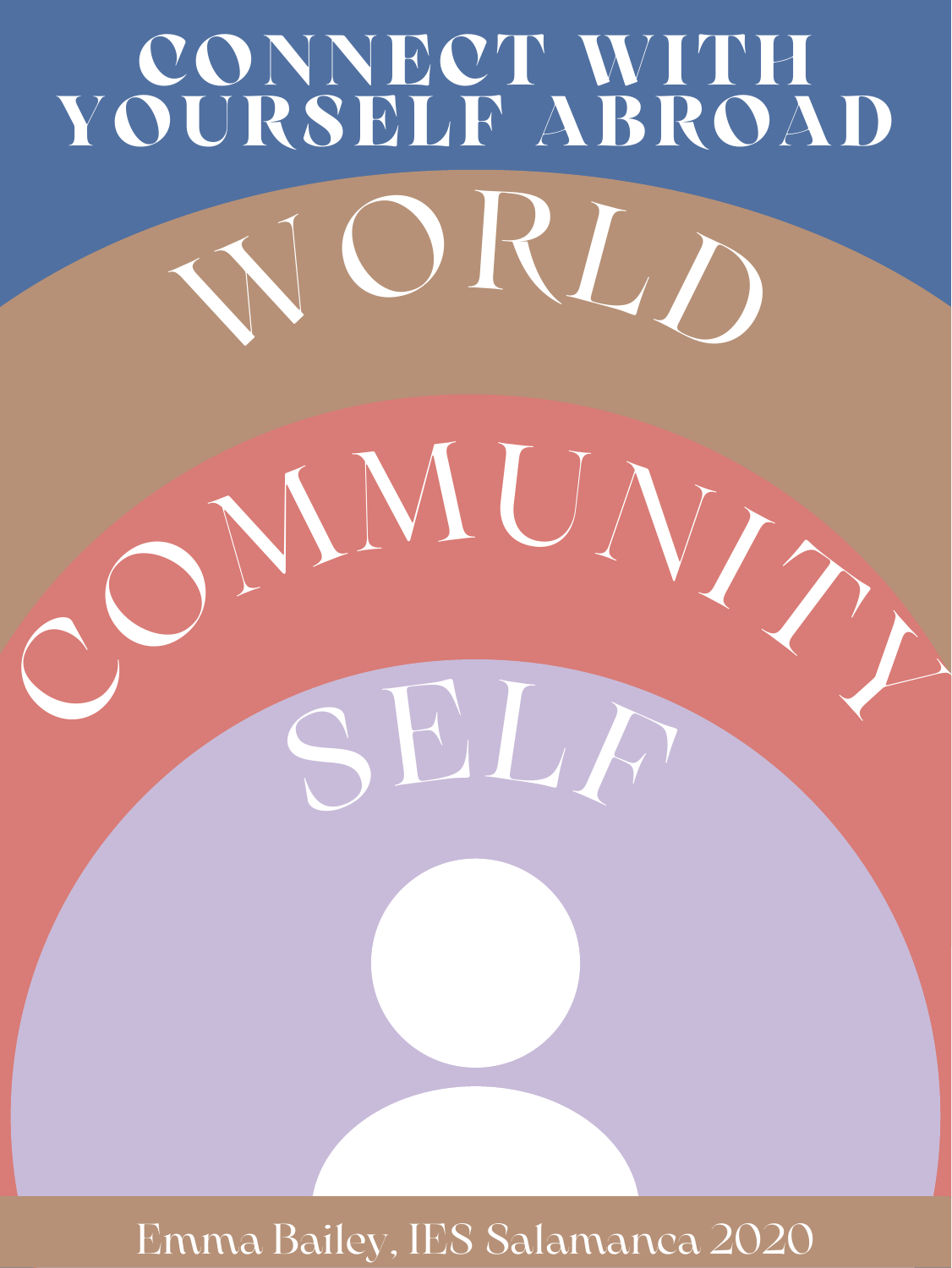## SELF

#### Who do you want to be?

Let's start with the basics - who do you want to be? This requires selfreflection on who you are now & what skills you want to learn. Think about what you want to get out of your abroad experience. This is the perfect time to be a little selfish and advocate for the experience you want!

#### What do you want to do?

The best thing I did while I was abroad was make a goal sheet of what I wanted to accomplish. There were some very simple things like "try a new food" but there were also more complex goals like "hold a conversation with a local friend." Write down your goals and keep them in your wallet or on your phone. If you're not sure what to do, try finding a way to cross something off the list.

You're only abroad for a little bit of time, so goal setting can help you make the most of it.

#### Which people should you bring along?

Connecting with yourself doesn't mean you have to be alone. Find friends through your abroad program who can accomplish goals with you! You'll learn something new & have fun doing it. Find people who bring out the best in you & encourage you to try new things. Remember that the IES abroad staff are also a great support system!

If you're like me, you have a lot of things you want to do while you're abroad. Leave yourself room to take a break from the action and soak it all in. Try to prioritize your goals and make a plan so you can maximize your experience but minimize your stress.

#### How can you make it all happen?

## Emma Bailey, IES Salamanca 2020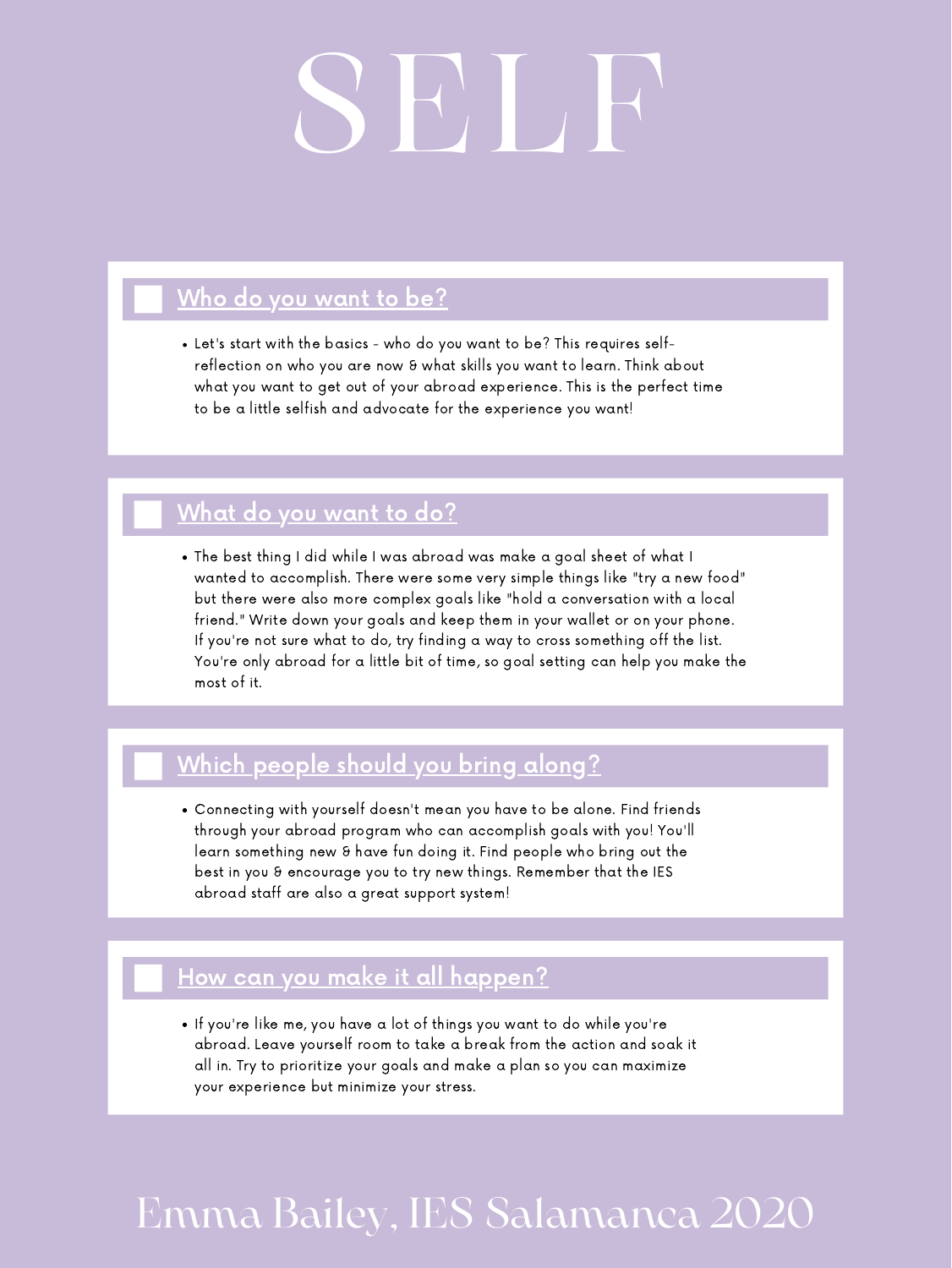When we travel to new places, we have the opportunity to bring a little bit of our corner of the world with us. Studying abroad is all about the cultural exchange. Think about what lessons you are bringing with you from back home. How has that changed in your new community? How are you contributiting to the abroad community?

#### What are you bringing back?

## COMMUNITY

#### What are you bringing with you?

You might be bringing something with you, but you will definitely leave your abroad experience with new lessons. What are you bringing back from abroad? How can you integrate what you learned and loved about your abroad experience with your home institution? How are you keeping track of all of it? I recommend journaling or even starting a blog of things that you want to remember. Soak up the moment & then think about how you can carry it with

you back home.

#### What are you learning about the community?

Another great tenet of the abroad experience is learning about a local community. You might have learned some cultural connections in classes, but think critically about what makes the community you are in unique. Check out local museums or visitors guides to get more specifics on the community you are living in.

#### How can you get involved?

There are often great ways to get involved or learn more about a community. I love libraries and theatre, so I made sure to check out local university libraries while I was there. One of my most fond memories is attending a play with two of my best friends that I met abroad. I was able to support local actors & have a great time doing it. I also learned more about community arts initiatives. It was a great way to feel connected.

### Emma Bailey, IES Salamanca 2020